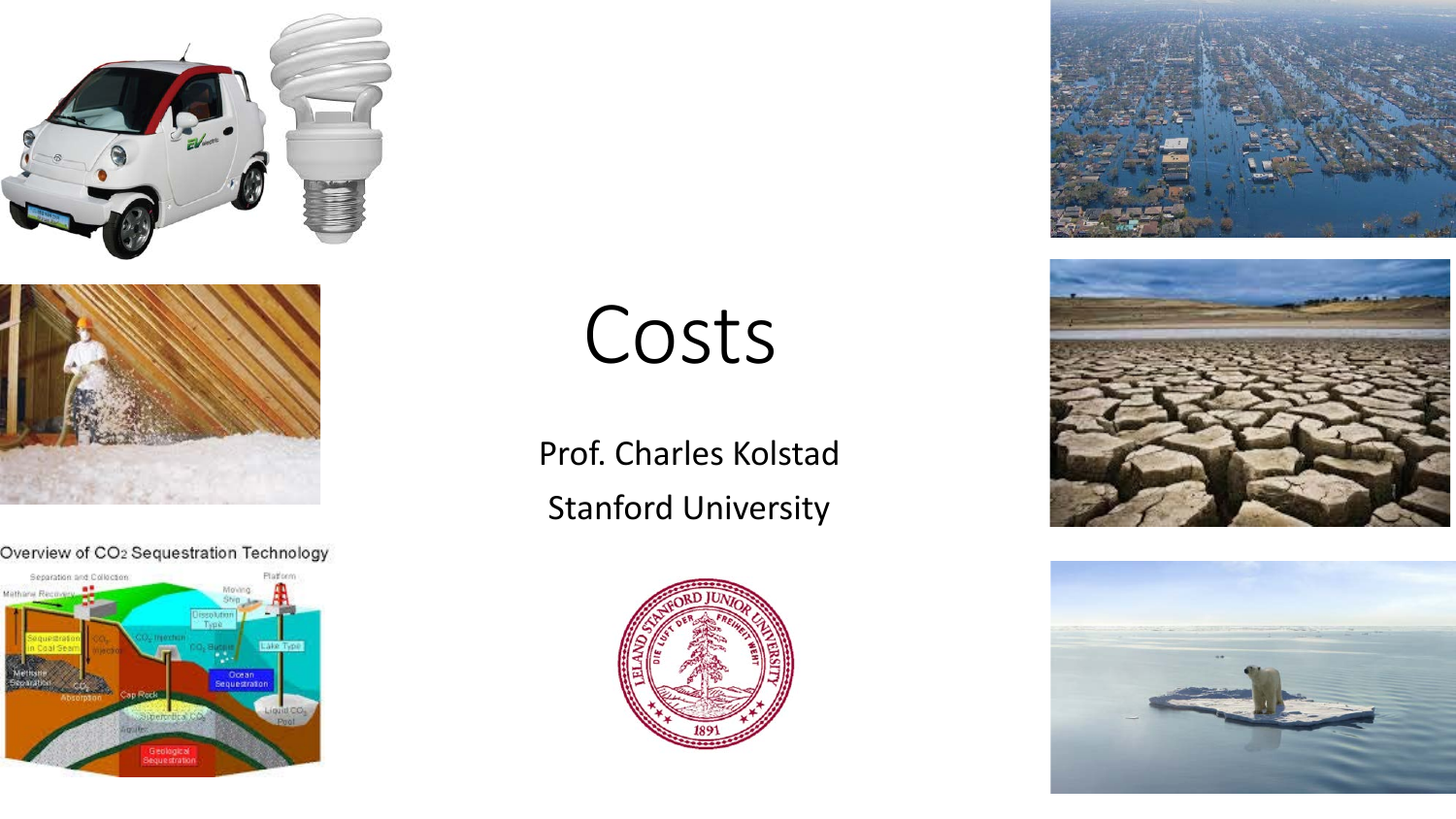



#### Overview of CO2 Sequestration Technology









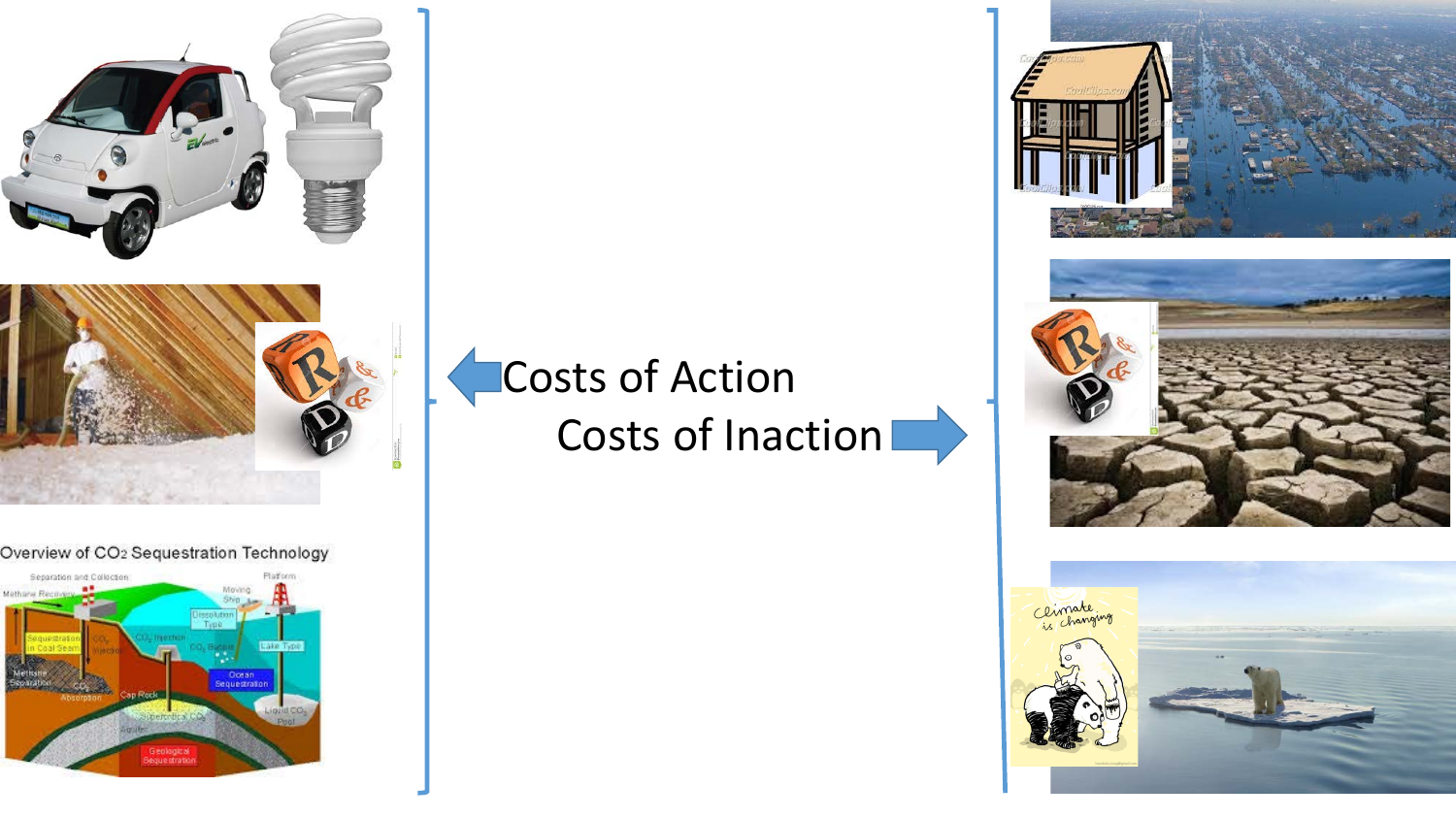## Categories of Costs of Action

- Fuel switching paying for a more expensive but less carbon-intensive fuel
- Investments in fuel efficiency =>
	- Better furnace
	- More insulation
	- Better light bulbs
	- More efficient car
	- More energy efficient processes in industry
- Forgoing consumption =>
	- Same thing that happens when prices go up some consumption becomes sub-marginal (eg, fewer miles driven)
	- Forgoing consumption or consuming something that is second-best is a type of cost
- Reductions in quality of consumption =>
	- Inferior lighting quality
	- Smaller or less peppy vehicles
- Accelerated depreciation =>
	- Some capital becomes prematurely obsolete due to carbon intensity (eg, value of coal companies declining)
	- Houses far from urban centers taking advantage of cheap commutes may decline in value
- R&D costs
	- Additional expenditures on R&D into energy efficiency, alternate sources of energy, carbon sequestration
- Carbon sequestration  $\Rightarrow$ 
	- Significant costs associated with sequestering carbon
- Geoengineering costs? =>
- Macroeconomics costs
	- Additional costs associated with interaction with pre-existing distortions in economy (eg, due to taxation)











![](_page_2_Picture_29.jpeg)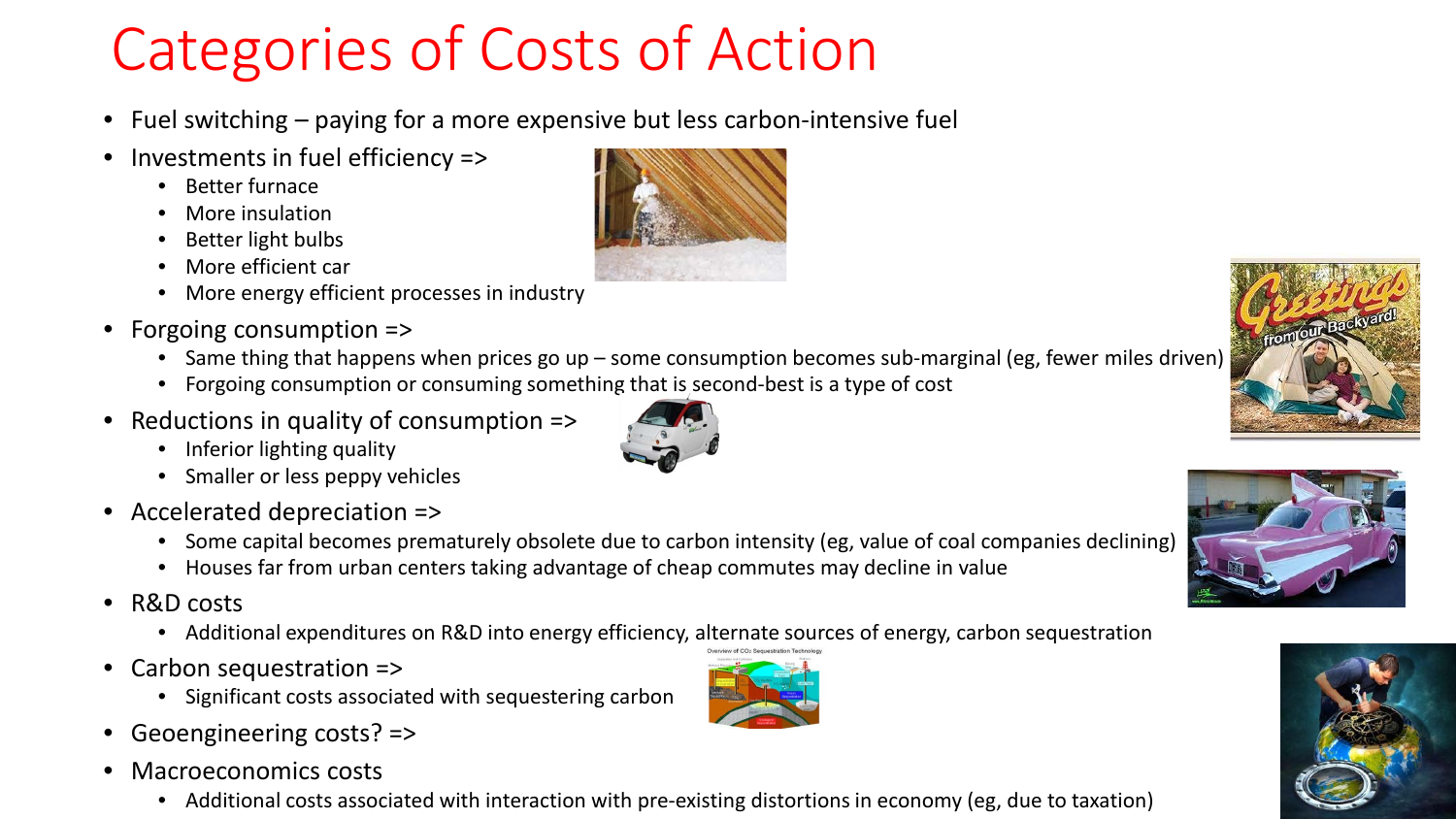![](_page_3_Picture_0.jpeg)

## Estimating the Costs of Action

![](_page_3_Picture_2.jpeg)

- Most costs due to energy market
- Heavy reliance on models developed in 1970s for analysis of energy market
	- For example: ETA-Macro became MERGE; DGEM initially developed for energy; ICFI's IPM developed for ERDA as National Coal Model
	- Models are a mix of engineering models (activity analysis) and top-down general equilibrium (DGEM)
- Interesting new paper by Kyle Meng combining prediction markets and almost passed legislation (eg, Waxman-Markey) to estimate
- Role of innovation and technological change very imperfectly understood and quantified
- Nevertheless, costs of action better understood than costs of inaction

![](_page_3_Picture_10.jpeg)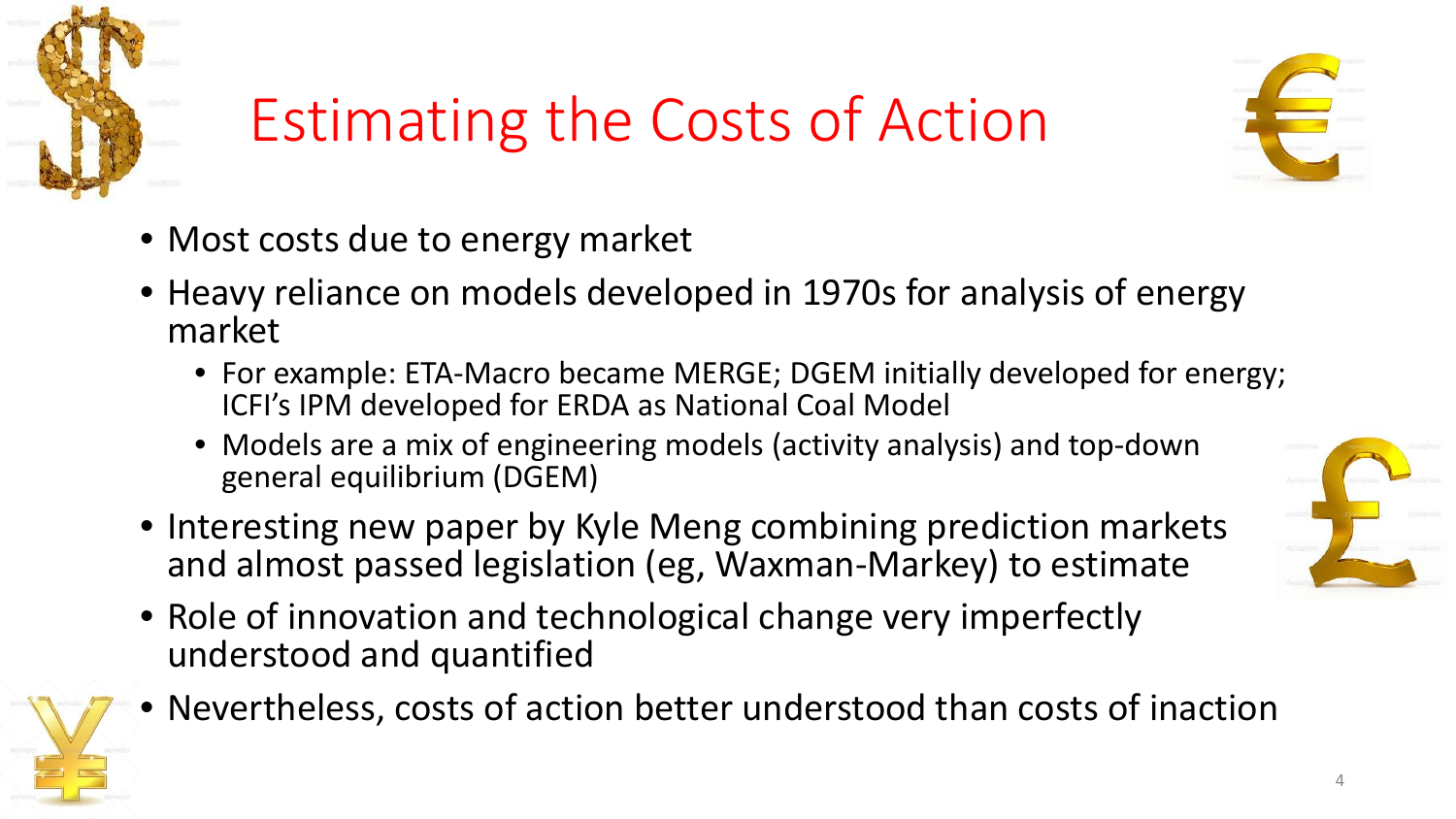#### Marginal costs of Mitigation (ancient history) Nordhaus (1975)

#### Carbon tax in order to reach indicated target

|                                | Ι.<br>Uncontrolled | II.<br>200% in-<br>crease | III.<br>100% in-<br>crease | IV.<br>50% in.<br>crease |
|--------------------------------|--------------------|---------------------------|----------------------------|--------------------------|
| 1970                           | 0.00               | 0.01                      | 0.05                       | 0.15                     |
| 1995                           | 0.00               | 0.07                      | 0.57                       | 1.80                     |
| 2020                           | 0.00               | 0.87                      | 8.24                       | 28.20                    |
| 2045                           | 0.00               | 21.11                     | 46.08                      | 47.66                    |
| 2070                           | 0.00               | 58.43                     | 42.17                      | 42.17                    |
| 2095                           | 0.00               | $0.00^{a}$                | 132.88                     | 132.88                   |
| assessed the fourth of section |                    |                           |                            |                          |

serious problems are likely to occur when the level of carbon

dioxide has doubled or more, then the uncontrolled path appears

to be heading for the danger zone. It appears that the doubling

will come around 2030.

a: computational difficulties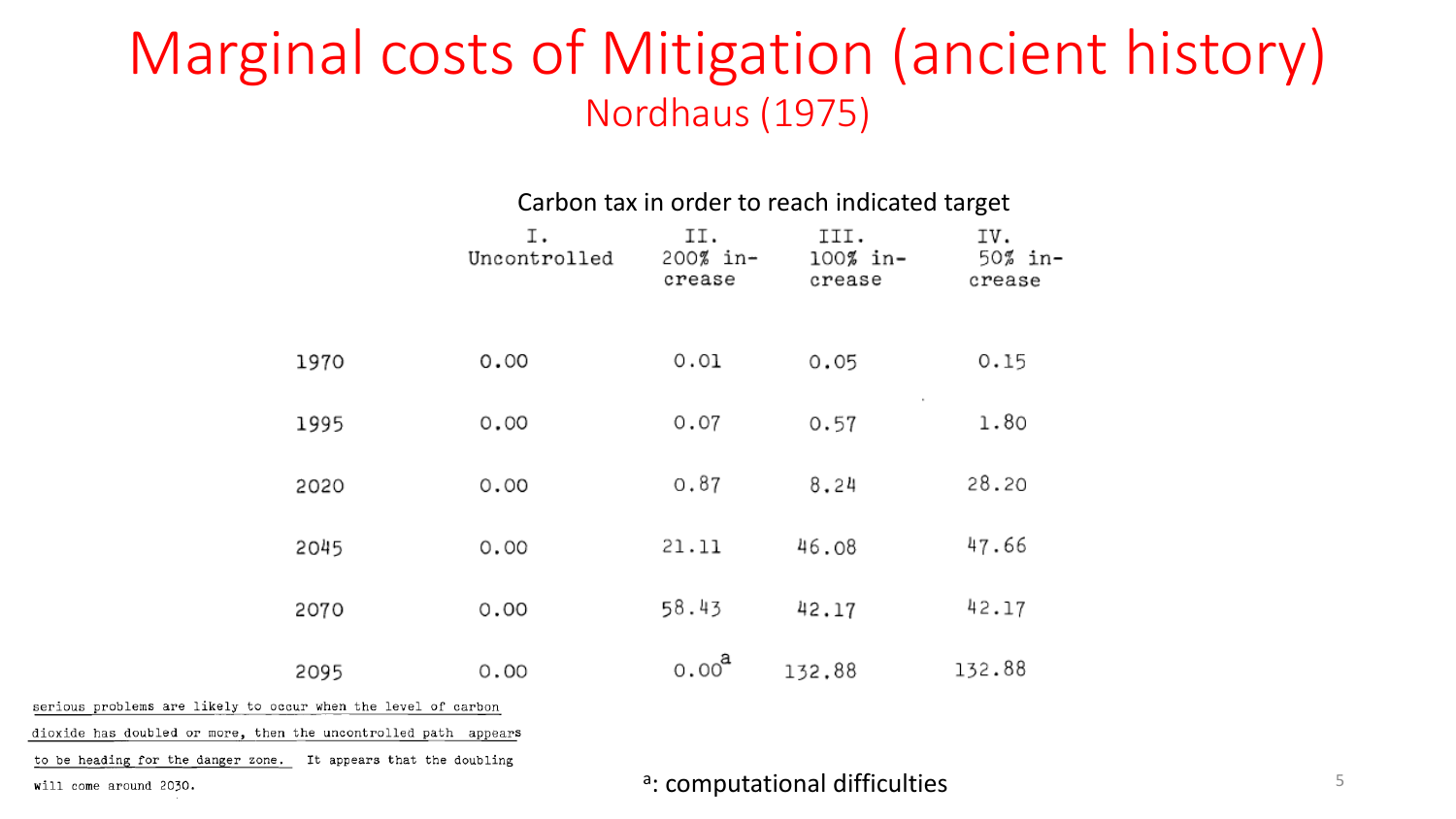#### **Global mitigation costs rise with ambition of mitigation goal IPCC**

![](_page_5_Figure_1.jpeg)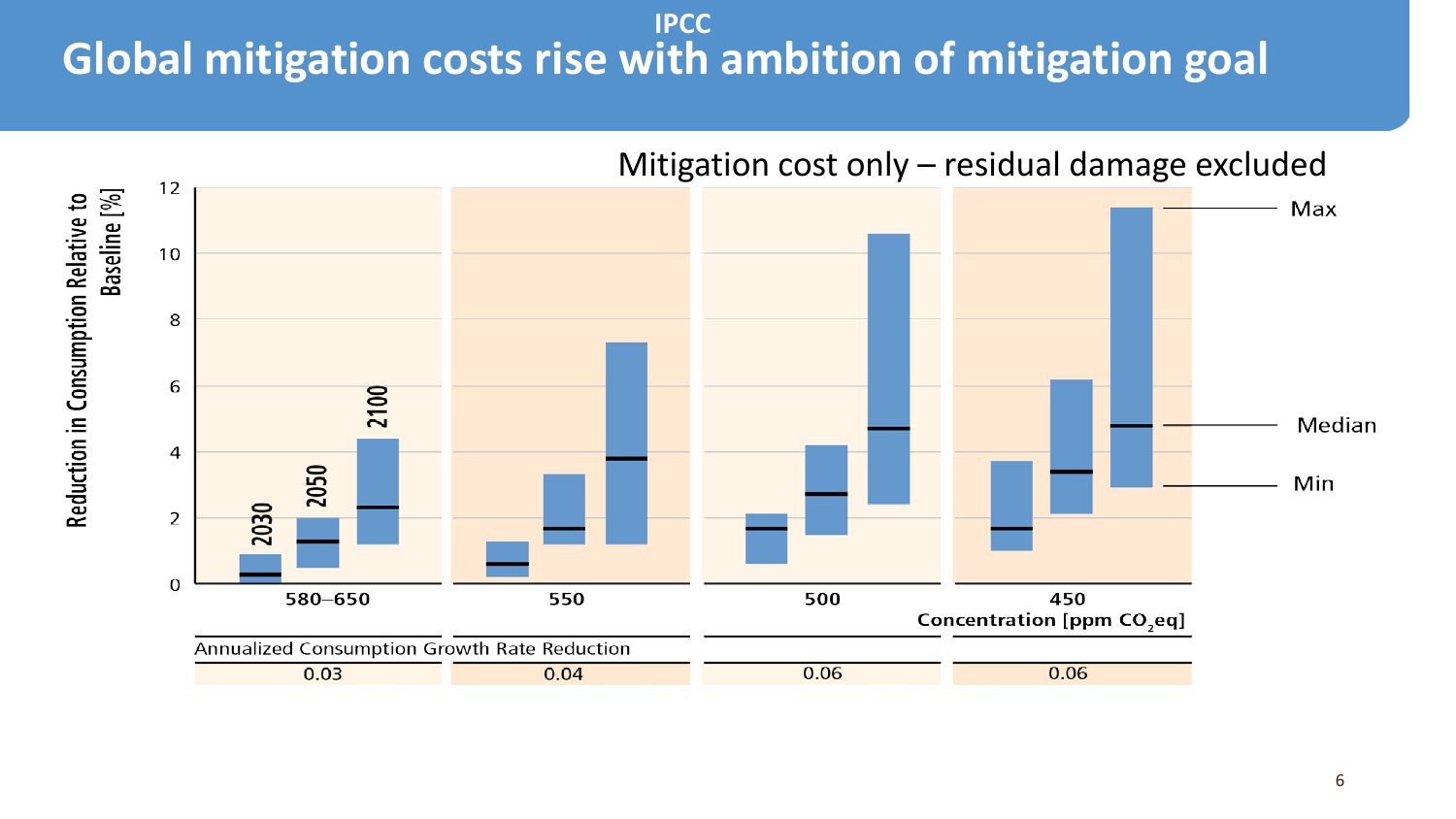### IPCC AR5 Models: Implicit Marginal Abatement Costs

![](_page_6_Figure_1.jpeg)

**Average Marginal Abatement Costs (2020)** 

![](_page_6_Picture_3.jpeg)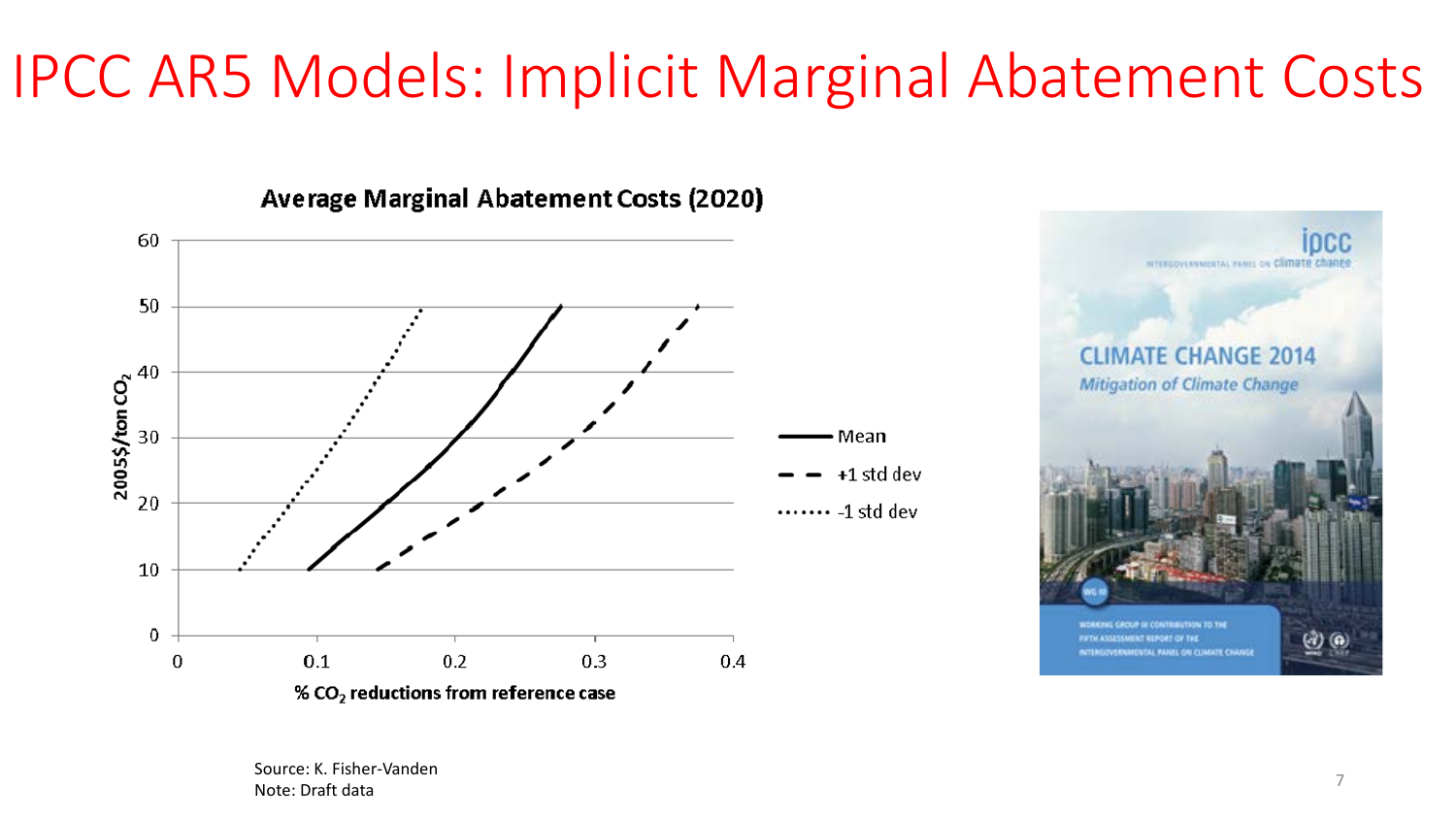## Categories of Costs of Inaction

- Costs associated with moderating impacts
	- Adaptation costs private (autonomous) and public (requiring coordination)
	- Adjustment costs temporary costs associated with a change
- Monetized equivalent of residual impacts from change in climate
	- Ecosystem services
	- Flooding and man-made capital
	- Loss of life and illness
	- Loss of land (due to sea level rise)
	- Productivity changes in agriculture
	- Cultural losses
	- Energy costs due to colder weather or warmer weather
	- Many other
- Two fundamental requirements needed in order to estimate
	- Physical impacts over broad geographic scope by sector or impact type
	- Physical impacts for range of climate changes, including unlikely change (eg, 8°C)
- Barriers to better estimates
	- Paucity of analyses of physical and biological impacts over wide geographic regions
	- Lack of economic research monetizing physical impacts
	- $\bullet$  Research funding  $\frac{8}{3}$

![](_page_7_Figure_20.jpeg)

![](_page_7_Figure_21.jpeg)

Source: Burke et al, 2015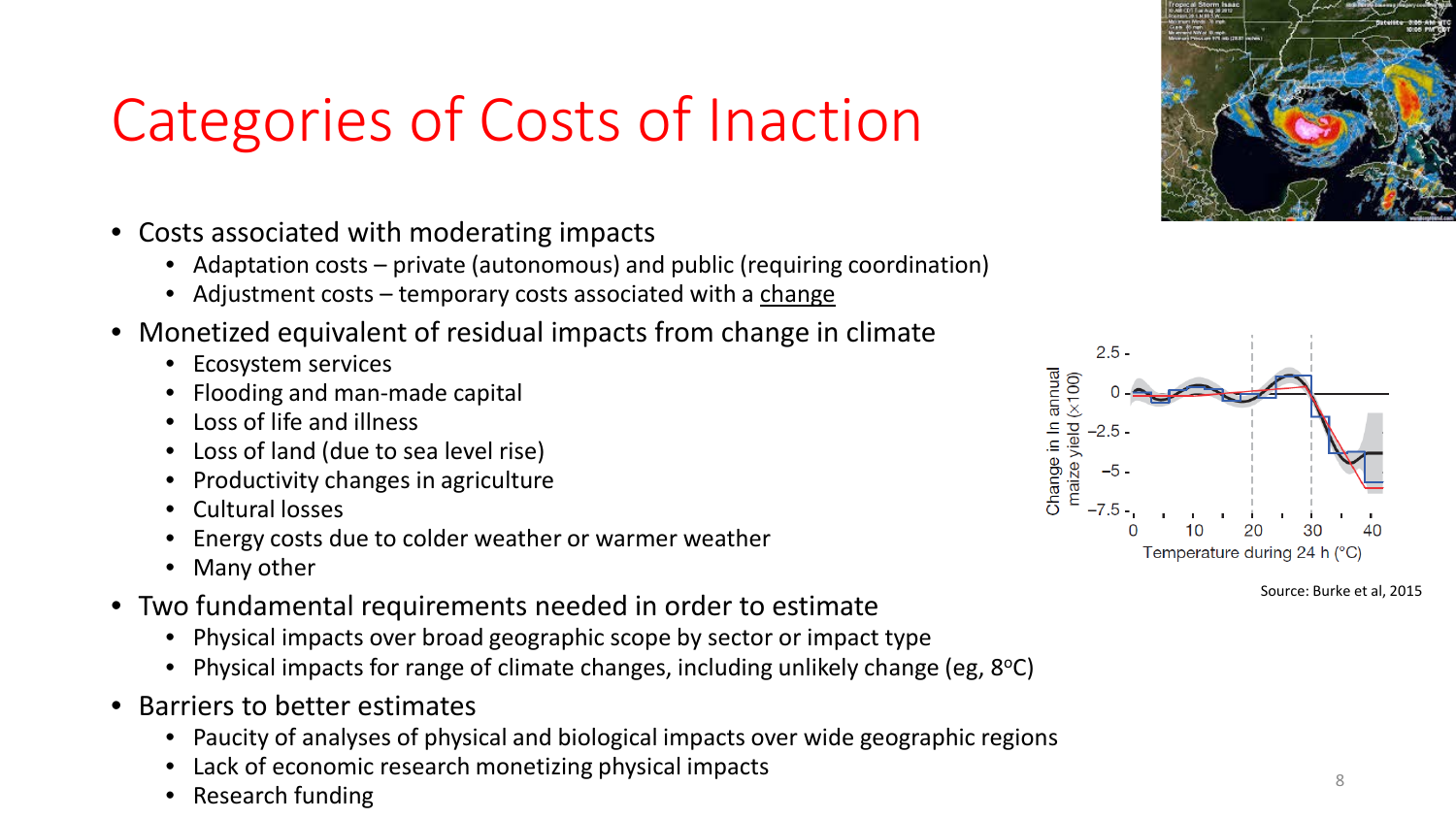### First something from the olden days…

| TABLE I.1 Estimated Percent Change in Corn Yield as a Result of |
|-----------------------------------------------------------------|
| Changes in Temperature and Precipitation <sup>b</sup>           |

| Change in<br>Temperature<br>$(^{\circ}C)$ | Change in Precipitation (%) |         |         |         |         |  |  |
|-------------------------------------------|-----------------------------|---------|---------|---------|---------|--|--|
|                                           | $-20$                       | $-10$   |         | $+10$   | $+20$   |  |  |
| $-2$                                      | 19.8                        | 21.2    | 22.7    | 24.2    | 25.6    |  |  |
|                                           | 8.4                         | 9.8     | 11.3    | 12.8    | 14.2    |  |  |
| $-1.0$<br>$\Omega$                        | $-2.9$                      | $-1.5$  | 0       | 1.5     | 2.9     |  |  |
| $+1.0$                                    | $-14.2$                     | $-12.8$ | $-11.3$ | $-9.8$  | $-8.4$  |  |  |
| $+2.0$                                    | $-25.6$                     | $-24.2$ | $-22.7$ | $-21.2$ | $-19.8$ |  |  |

From 1974 National Academy of Sciences Study of global cooling from SSTs

• Normal =  $85 \pm 16$  bu/acre, 1901-1972 average for selected stations in Missouri, Illinois,  $\frac{1}{2}$  Normal = 85 ± 16 bu/acre, 1901-1972 average for series of U.S. corn production is located.<br>Indiana, Nebraska, Iowa, and Kansas, where 65 percent of U.S. corn production is located. Indiana, Nebraska, Iowa, and Kansas, where 65 percent of State and climatic changes on<br>b From J. F. Benci and E. C. A. Runge, 1974. Effects of hypothetical climatic changes on production and yields of corn. Report for CIAP study, por, Dec. 1974.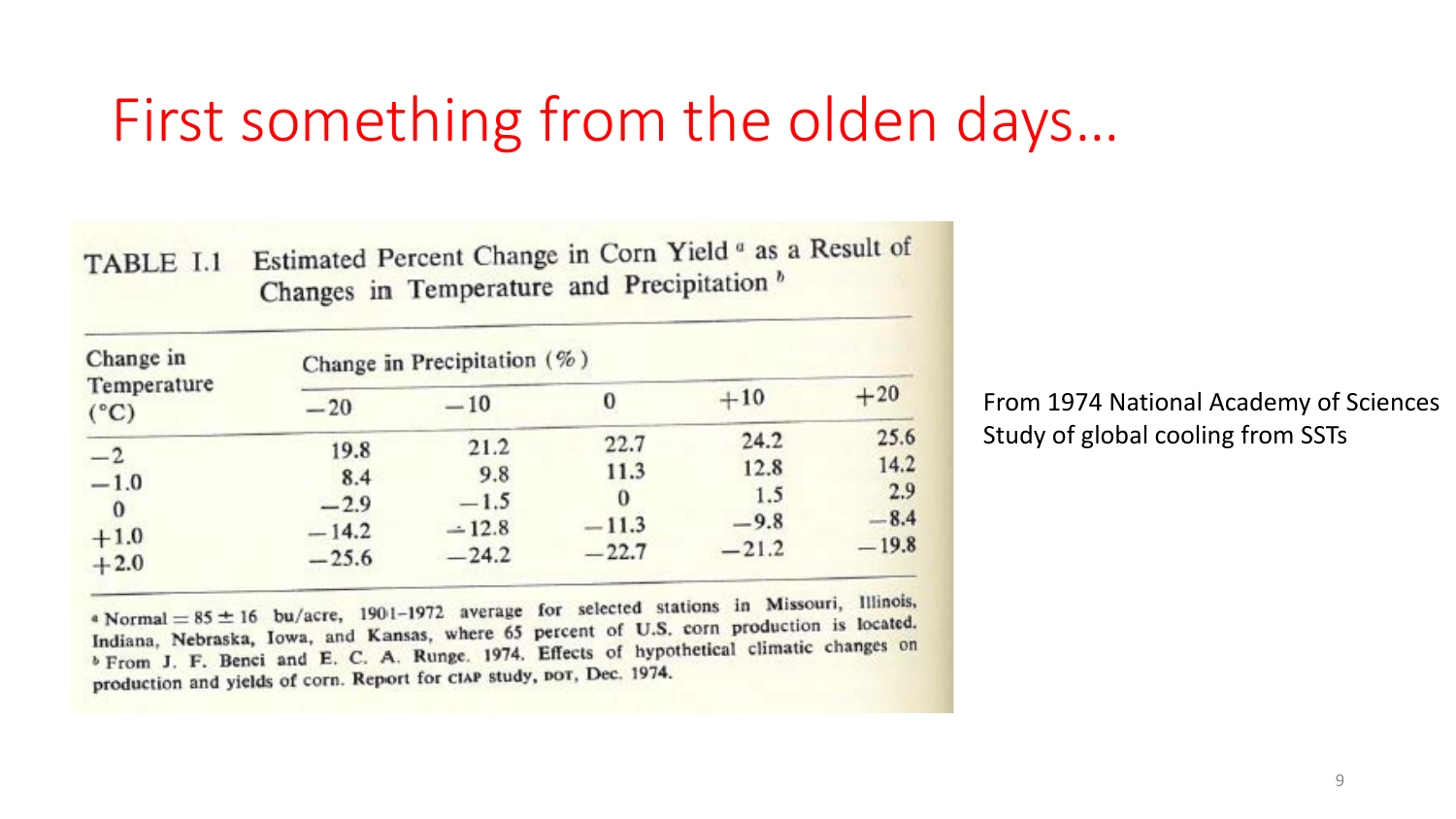### Summary of economic damage studies (~2013) (a very sparse literature)

![](_page_9_Figure_1.jpeg)

#### **Table 1**

Estimates of the welfare loss due to climate change (as equivalent income loss in percent); estimates of the uncertainty are given in bracket as standard deviations or 95% confidence intervals.

| Study                                      | <b>Warming</b><br>$(^\circ C)$ | Impact<br>(XGDP)             |
|--------------------------------------------|--------------------------------|------------------------------|
| Nordhaus (1994b)                           | 3.0                            | $-1.3$                       |
| Nordhaus (1994a)                           | 3.0                            | $-4.8$ ( $-30.0$ to 0.0)     |
| Fankhauser (1995)                          | 2.5                            | $-1.4$                       |
| Tol (1995)                                 | 2.5                            | $-1.9$                       |
| Nordhaus and Yang (1996) <sup>a</sup>      | 2.5                            | $-1.7$                       |
| Plamberk and Hope (1996) <sup>a</sup>      | 2.5                            | $-2.5$ ( $-0.5$ to $-11.4$ ) |
| Mendelsohn et al. (2000a) <sup>a,b,c</sup> | 2.5                            | $0.0b$ 0.1 <sup>b</sup>      |
| Nordhaus and Boyer (2000)                  | 2.5                            | $-1.5$                       |
| Tol (2002a)                                | 1.0                            | 2.3(1.0)                     |
| Maddison (2003) <sup>a,d</sup>             | 2.5                            | $-0.1$                       |
| Rehdanz and Maddison (2005) <sup>a,c</sup> | 1.0                            | $-0.4$                       |
| Hope $(2006)^{a,e}$                        | 2.5                            | $0.9$ ( $-0.2$ to 2.7)       |
| Nordhaus (2006)                            | 2.5                            | $-0.9(0.1)$                  |
| Nordhaus (2008)                            | 3.0                            | $-2.5$                       |
| Maddison and Rehdanz (2011) <sup>a</sup>   | 3.2                            | $-11.5$                      |
| Bosello et al. (2012)                      | 1.9                            | $-0.5$                       |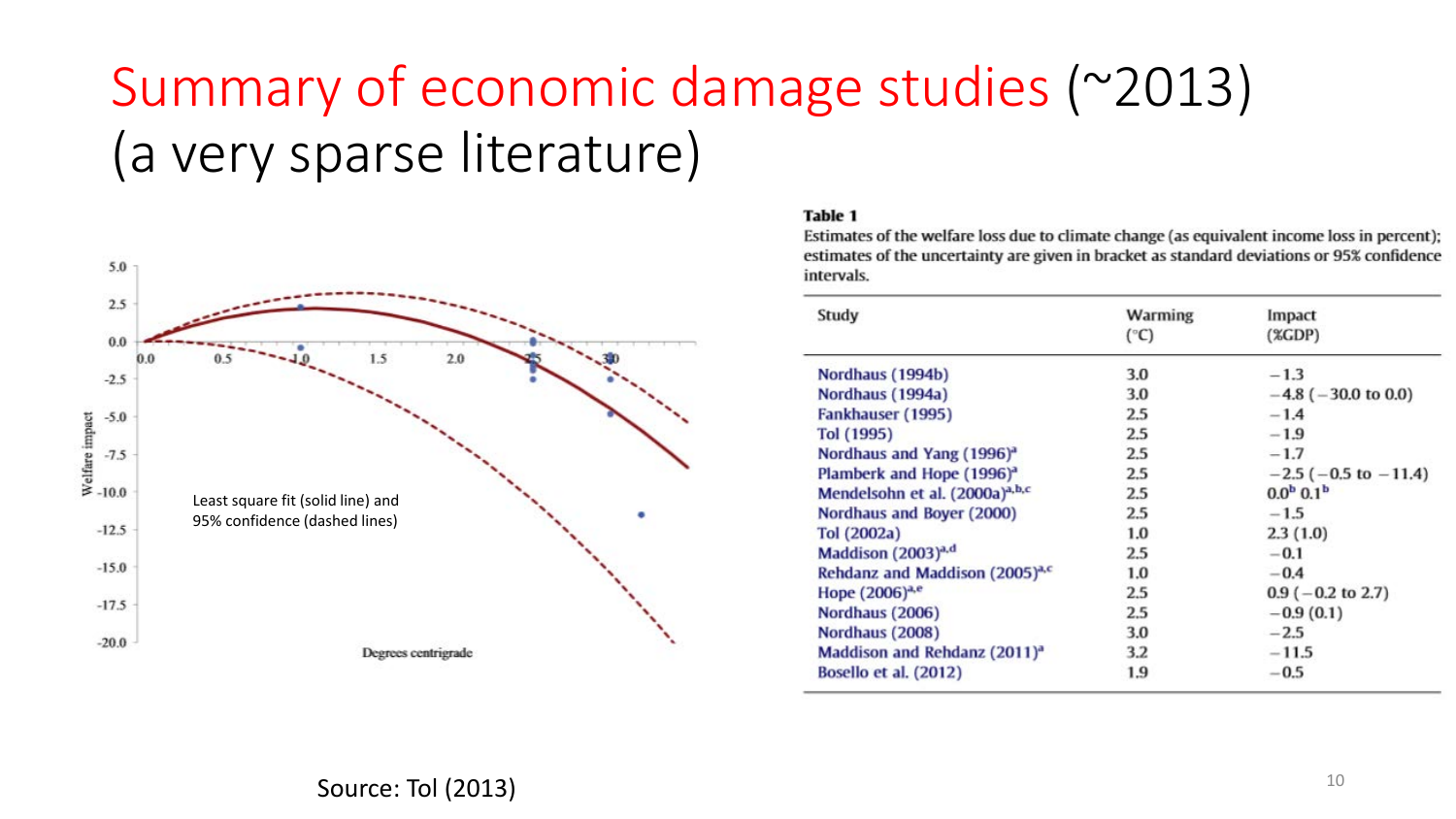## Burke et al (2015) Nature paper

- Examine average annual weather and GDP
- Regress annual economic growth vs. average temperature
	- Data: 1960-2010

![](_page_10_Figure_4.jpeg)

- Aggregate over countries (RCP8.5, SSP5)
	- Results in corners on right
- Problems:
	- Highly aggregate
	- Weather, not climate
	- Others?

![](_page_10_Figure_11.jpeg)

GDP per capita in 2100 vs 2010 under RCP8.5

![](_page_10_Figure_13.jpeg)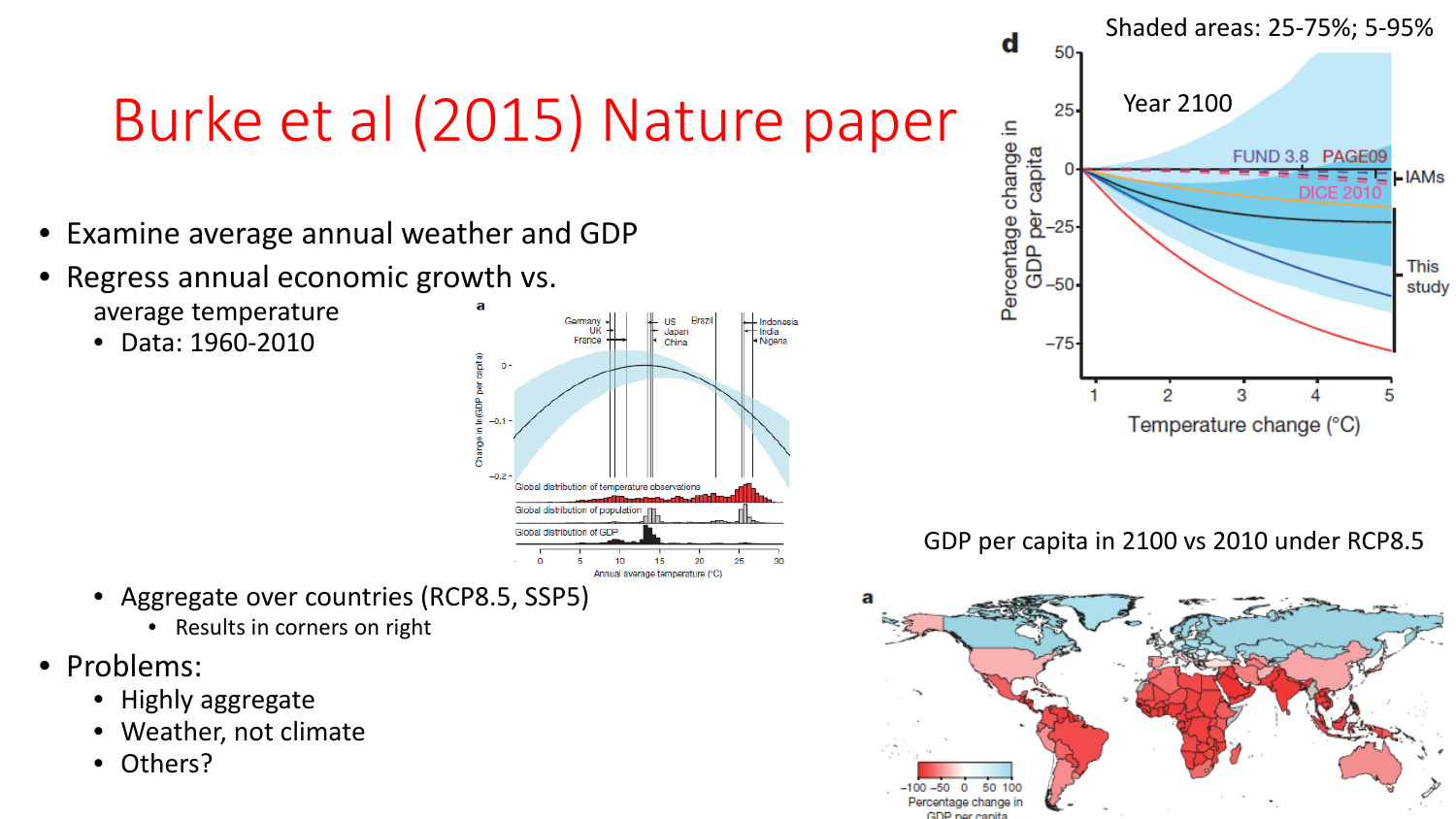### **Catastrophes**

- Criticism of damage estimates:
	- Database of studies embarrassingly sparse (and studies are of variable quality)
	- Unweighted damages underestimates damage in poor countries
	- Some suggest modest damage from modest change inconsequential
		- Risk aversion difficult to justify for modest changes
		- Catastrophes are what matter most to damage estimates
- Pindyck (2015) considers managing multiple possible catastrophes
	- Defines climate catastrophe purely as an increase in global temperature of at least 8°C (probability >10%) and assumes a 10-30% loss of world output as a result
	- Risk aversion much more justified for such catastrophic outcomes
- Effect of catastrophe limited by our knowledge of what might be coming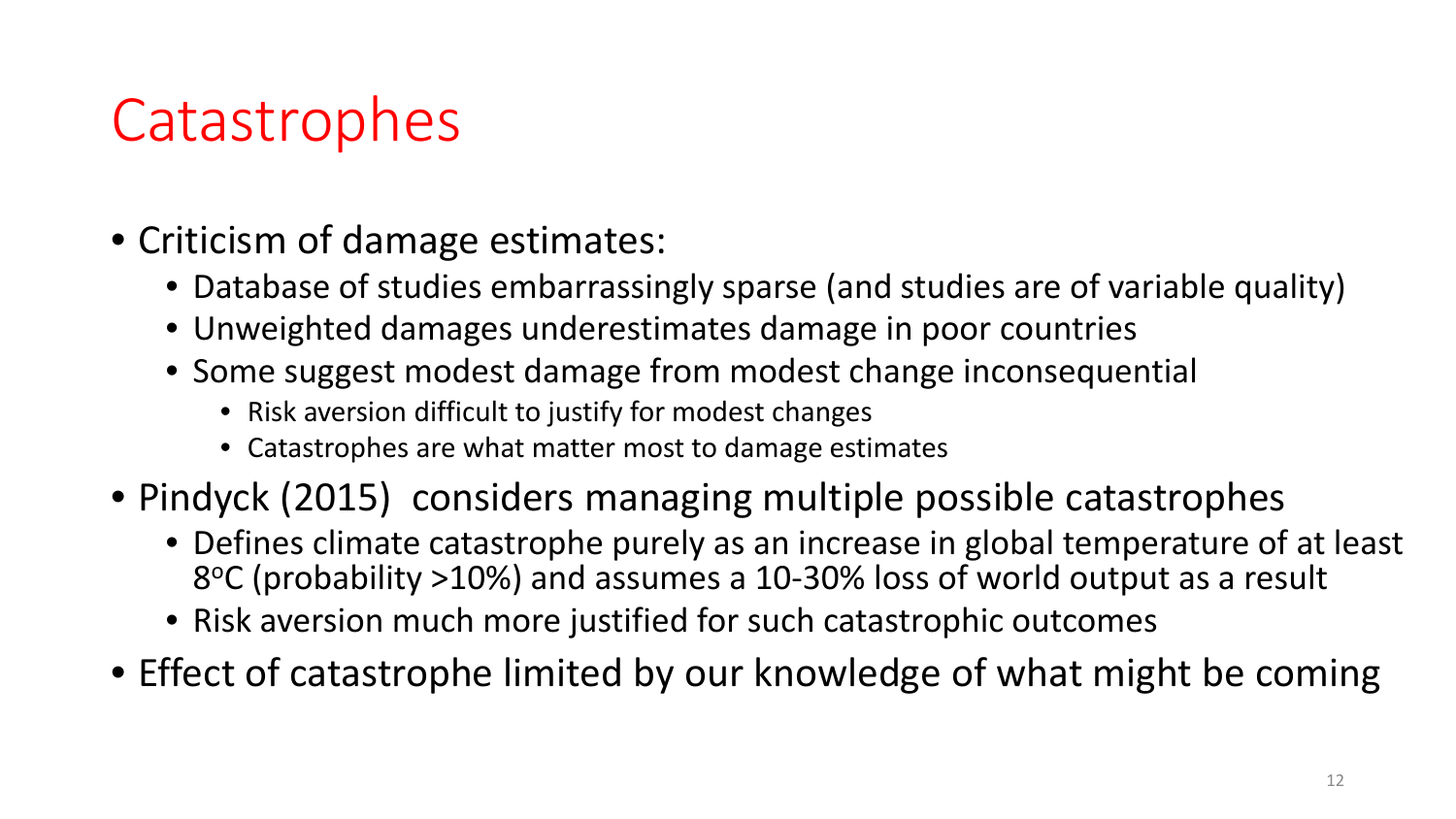### Conclusions

- General consensus among economists: some mitigation action is warranted; the debate is over how much
- Costs of action (usually called mitigation costs) moderately well known
	- Paucity of statistical studies; engineering analyses dominate
	- How costs will evolve in future poorly known
- Costs of inaction (value of damages from climate change; adaptation costs) very poorly known
	- Most of what we know is from a handful of authors
	- Empirical basis of estimates of damage extremely sparse
	- Many of the estimates of damage date from the 1990s
	- Catastrophic damage is virgin territory and may be the most important category
- Poor knowledge of costs is mostly an indictment of the federal research funding community?
	- Virtually no support for research on what is of vital importance in developing national climate policy
	- Considering the \$50 billion+ spent on climate research over the last 25 years in the US alone, this omission is glaring